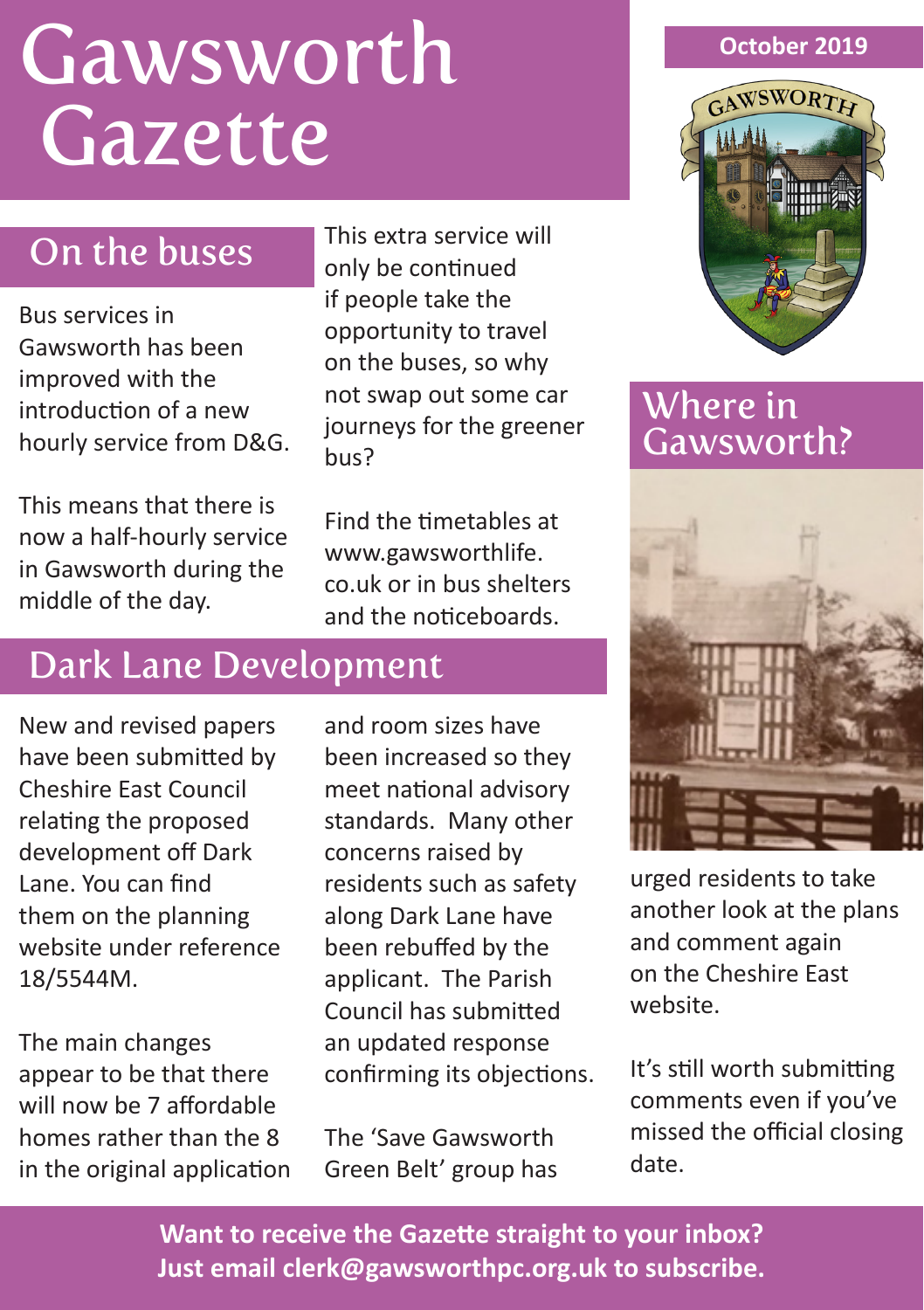## Community **Diary**

**2nd 2pm**  M Pastimes - Vintage Tools 01625 420 829

**3rd 10am** M Coffee Morning Macmillan Support 01625 433 239

**7th** Harvest Supper 01260 223 354

**8th 7:30pm** V Parish Council Meeting

**10th 10am** M Coffee Morning

**17th 10am** M Luncheon Club 01625 433 239

**22th 7:30pm** C Gardening Club 'Prospects of Arley'

**24th 10am** M Coffee Morning Macclesfield Brass Band

**29th 10am - 3pm** M Family 'come to the light party' 01260 222 907

**31st 10am** MCoffee Morning Mental Health Research

## Regular **Groups**

#### **Monday**

Beavers 5:30pm S Cubs 6:45pm S (2nd) Church Study Group 2pm C

**Tuesday** Girls Brigade 6pm Yoga 7pm (3rd) Ramblers: 9:30am C S

**Thursday** Scouts 7:00pm Bridge Club 7:15pm C

#### **Sunday**

See the Parish and Village News magazine for details of church services.

*S = Scout Hall V = Village Hall M = Methodist Hall C = Church Hall* 

#### **Submit your events to Jane Robertson:** 01625 267 342



# Gawsworth in Song

As part of the Gawsworth Living History project a fascinating booklet was dug out by Jillian Longson.

It contains a song about Gawsworth characters in 1905. The lyrics are rather tongue in cheek and aren't always very complimentary! Maybe a modern day Gawsworth resident would like to put some music to the old words? Or is there a songwriter who could do an updated version? Here's a sample verse, which seems to be about the schoolmaster:

*He's a big'un, although he is small He's a choirman, too, and he's got a bass voice The pride and the envy of all!*

*Is that Mr Proctor, Can anyone say? Is that Mr Proctor Whom children obey, Well if that's Mr Proctor Who ne'er needs a doctor Good health to you Proctor For many a day!*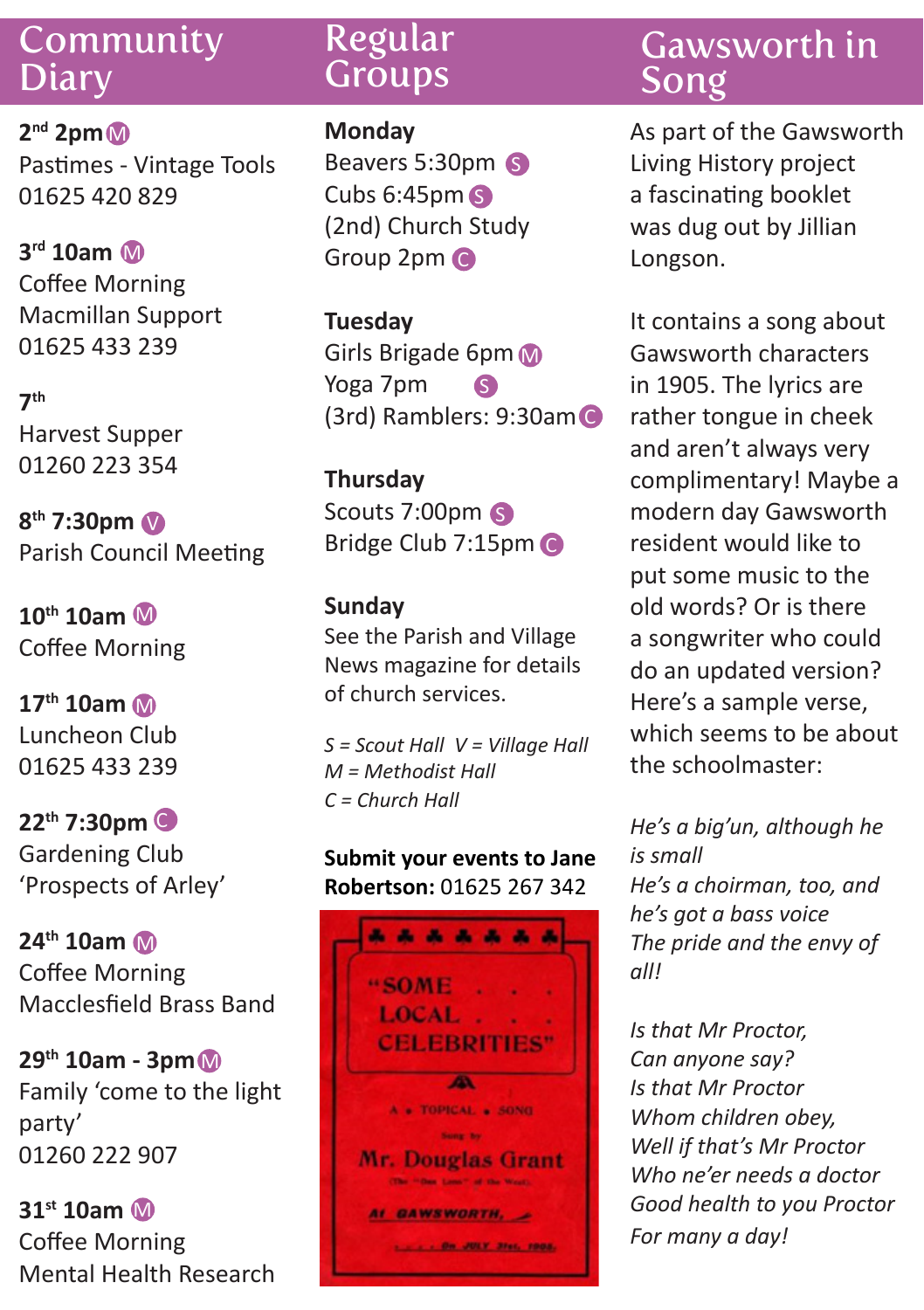# Gawsworth Shop News

Have you noticed the new sign in the window of 4 Longbutts Lane? Our Community Hub is now available for use for deli customers.

Don't be put off by the temporary tables and chairs as we need to wait for grant funding to furnish it as we would like.

By the time you read this we will have been visited by a group of cyclists, organised by the Mayor of Knutsford who are touring the area to visit and help promote rural ventures like ours. Hopefully this will generate publicity in our local papers.

The Hub is available to book for small

community benefit activities. The first booking that we have is Tuesday 1st October from 9:15 to 10:15 when the local PCSO will be available for a chat. If you have any concerns that you wish to be dealt with confidentially there is a private room for the purpose.

We would like to expand the range of products available in the shop. Rather than guessing, please tell us what you would like to be stocked.

# John Upton gets new Clerk

Gawsworth resident Loraine Wood has been appointed as the John Upton Charity's clerk and treasurer.

The charity makes grants for the benefit of local residents. Recent beneficiaries include the Community Hub and the primary school.

You can contact Loraine at JohnUptonCharity@ GawsworthPC.org.uk

## Mayor of Knutsford rides in...



The Mayor of Knutsford, Cllr Andrew Malloy (centre, yellow vest) rode his bike into Gawsworth and called in on our community shop for some refreshments on 21st September. This was part of a 100 mile cycle ride visting every town in Cheshire East raising money for youth sports and a skate park in Knutsford. Andrew aimed to say hello to as many parish and town councils along the route as possible. He and his fellow riders had a quick snack and filled up their water bottles at the shop's new external tap. Just the job for thirsty cyclists and walkers passing through Gawsworth.